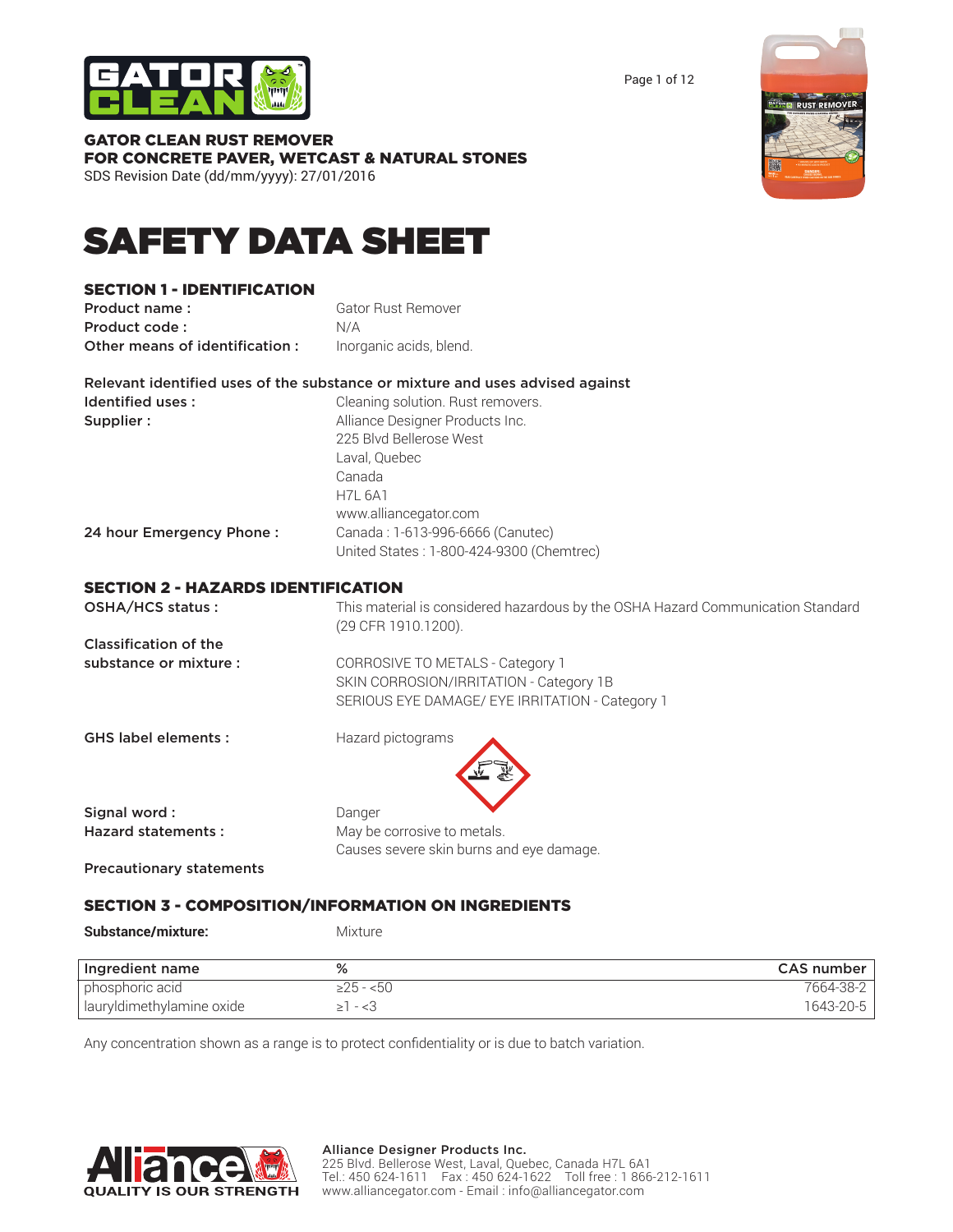

Page 2 of 12

# GATOR CLEAN RUST REMOVER FOR CONCRETE PAVER, WETCAST & NATURAL STONES

SDS Revision Date (dd/mm/yyyy): 27/01/2016



# SECTION 3 - COMPOSITION/INFORMATION ON INGREDIENTS (CONT.)

There are no additional ingredients present which, within the current knowledge of the supplier and in the concentrations applicable, are classified as hazardous to health or the environment and hence require reporting in this section.

Occupational exposure limits, if available, are listed in Section 8.

### SECTION 4 - FIRST AID MEASURES

### **DESCRIPTION OF NECESSARY FIRST AID MEASURES**

| Eye contact:  | Get medical attention immediately. Call a poison center or physician. Immediately flush<br>eyes with plenty of water, occasionally lifting the upper and lower eyelids. Check for and<br>remove any contact lenses. Continue to rinse for at least 10 minutes. Chemical burns<br>must be treated promptly by a physician.                                                                                                                                                                                                                                                                                                                                                                                                                                                                                                                                                                                  |
|---------------|------------------------------------------------------------------------------------------------------------------------------------------------------------------------------------------------------------------------------------------------------------------------------------------------------------------------------------------------------------------------------------------------------------------------------------------------------------------------------------------------------------------------------------------------------------------------------------------------------------------------------------------------------------------------------------------------------------------------------------------------------------------------------------------------------------------------------------------------------------------------------------------------------------|
| Inhalation:   | Get medical attention immediately. Call a poison center or physician. Remove victim to<br>fresh air and keep at rest in a position comfortable for breathing. If it is suspected that<br>fumes are still present, the rescuer should wear an appropriate mask or self-contained<br>breathing apparatus. If not breathing, if breathing is irregular or if respiratory arrest<br>occurs, provide artificial respiration or oxygen by trained personnel. It may be dangerous<br>to the person providing aid to give mouth-to-mouth resuscitation. If unconscious, place<br>in recovery position and get medical attention immediately. Maintain an open airway.<br>Loosen tight clothing such as a collar, tie, belt or waistband. In case of inhalation of<br>decomposition products in a fire, symptoms may be delayed. The exposed person may<br>need to be kept under medical surveillance for 48 hours. |
| Skin contact: | Get medical attention immediately. Call a poison center or physician. Flush contaminated<br>skin with plenty of water. Remove contaminated clothing and shoes. Wash contaminated<br>clothing thoroughly with water before removing it, or wear gloves. Continue to rinse for<br>at least 10 minutes. Chemical burns must be treated promptly by a physician. Wash<br>clothing before reuse. Clean shoes thoroughly before reuse.                                                                                                                                                                                                                                                                                                                                                                                                                                                                           |
| Ingestion:    | Get medical attention immediately. Call a poison center or physician. Wash out mouth<br>with water. Remove dentures if any. Remove victim to fresh air and keep at rest in a<br>position comfortable for breathing. If material has been swallowed and the exposed<br>person is conscious, give small quantities of water to drink. Stop if the exposed person<br>feels sick as vomiting may be dangerous. Do not induce vomiting unless directed to do<br>so by medical personnel. If vomiting occurs, the head should be kept low so that vomit<br>does not enter the lungs. Chemical burns must be treated promptly by a physician. Never<br>give anything by mouth to an unconscious person. If unconscious, place in recovery<br>position and get medical attention immediately. Maintain an open airway. Loosen tight<br>clothing such as a collar, tie, belt or waistband.                          |

### **MOST IMPORTANT SYMPTOMS/EFFECTS, ACUTE AND DELAYED**

### **POTENTIAL ACUTE HEALTH EFFECTS**

| Causes serious eye damage.                        |
|---------------------------------------------------|
| No known significant effects or critical hazards. |
| Causes severe burns.                              |
| Corrosive to the digestive tract. Causes burns.   |
|                                                   |



### Alliance Designer Products Inc.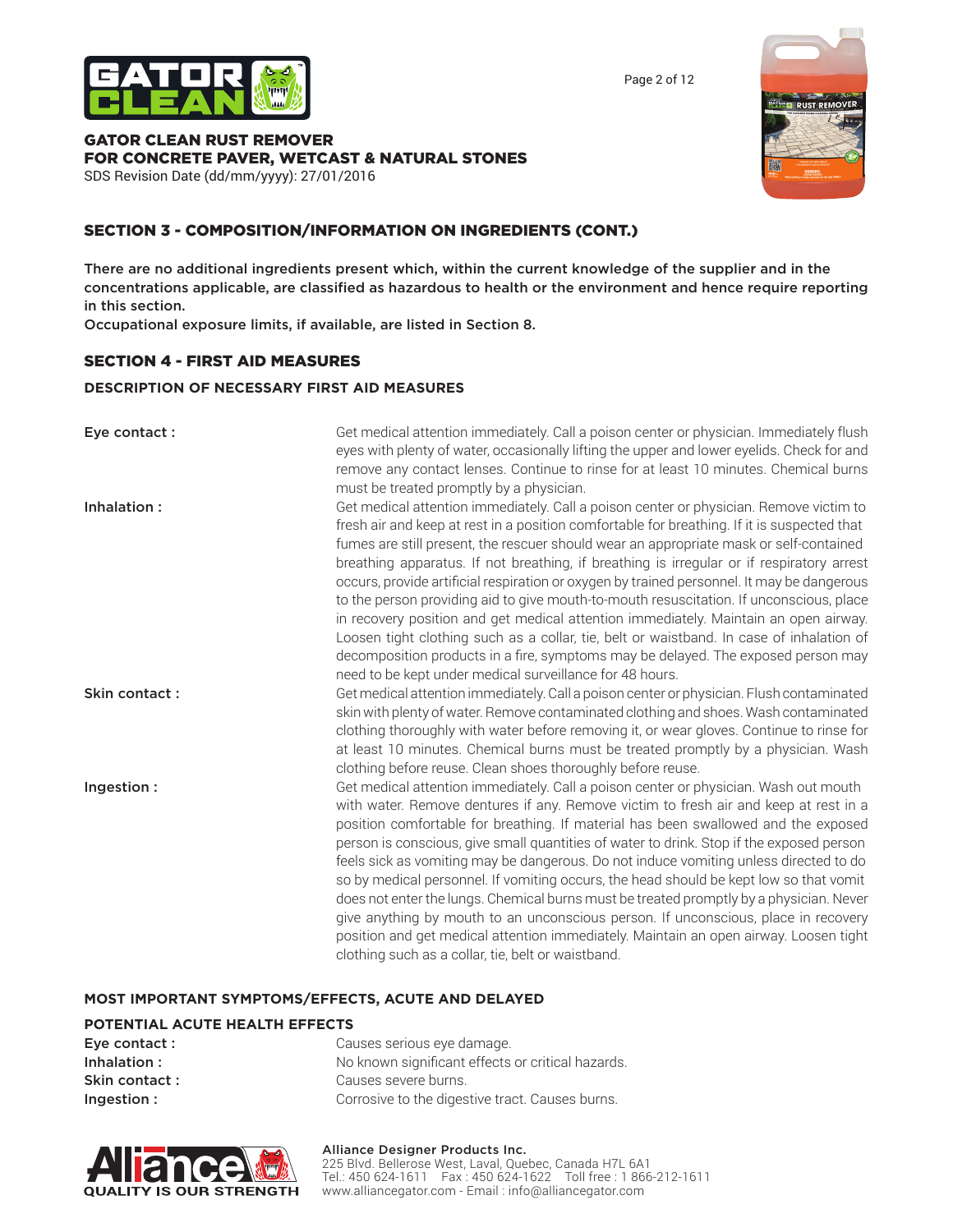

Page 3 of 12



GATOR CLEAN RUST REMOVER FOR CONCRETE PAVER, WETCAST & NATURAL STONES SDS Revision Date (dd/mm/yyyy): 27/01/2016

# SECTION 4 - FIRST AID MEASURES (CONT.)

### **OVER-EXPOSURE SIGNS/SYMPTOMS**

| Eye contact:  | Adverse symptoms may include the following:<br>pain<br>watering<br>redness                           |
|---------------|------------------------------------------------------------------------------------------------------|
| Inhalation:   | No specific data.                                                                                    |
| Skin contact: | Adverse symptoms may include the following:<br>pain or irritation<br>redness<br>blistering may occur |
| Ingestion:    | Adverse symptoms may include the following:<br>stomach pains                                         |

# **INDICATION OF IMMEDIATE MEDICAL ATTENTION AND SPECIAL TREATMENT NEEDED, IF NECESSARY**

Notes to physician : In case of inhalation of decomposition products in a fire, symptoms may be delayed. The exposed person may need to be kept under medical surveillance for 48 hours. Specific treatments : No specific treatment. Protection of first-aiders : No action shall be taken involving any personal risk or without suitable training. If it is suspected that fumes are still present, the rescuer should wear an appropriate mask or self-contained breathing apparatus. It may be dangerous to the person providing aid to give mouth-to-mouth resuscitation. Wash contaminated clothing thoroughly with water before removing it, or wear gloves.

# **SEE TOXICOLOGICAL INFORMATION (SECTION 11)**

# SECTION 5 - FIRE FIGHTING MEASURES

### **EXTINGUISHING MEDIA**

| Suitable extinguishing media:<br>Unsuitable extinguishing media: | Use an extinguishing agent suitable for the surrounding fire.<br>None known.                     |
|------------------------------------------------------------------|--------------------------------------------------------------------------------------------------|
| Specific hazards arising<br>from the chemical:                   | In a fire or if heated, a pressure increase will occur and the container may burst.              |
| <b>Hazardous thermal</b><br>decomposition products :             | Decomposition products may include the following materials:<br>carbon dioxide<br>carbon monoxide |

nitrogen oxides phosphorus oxides

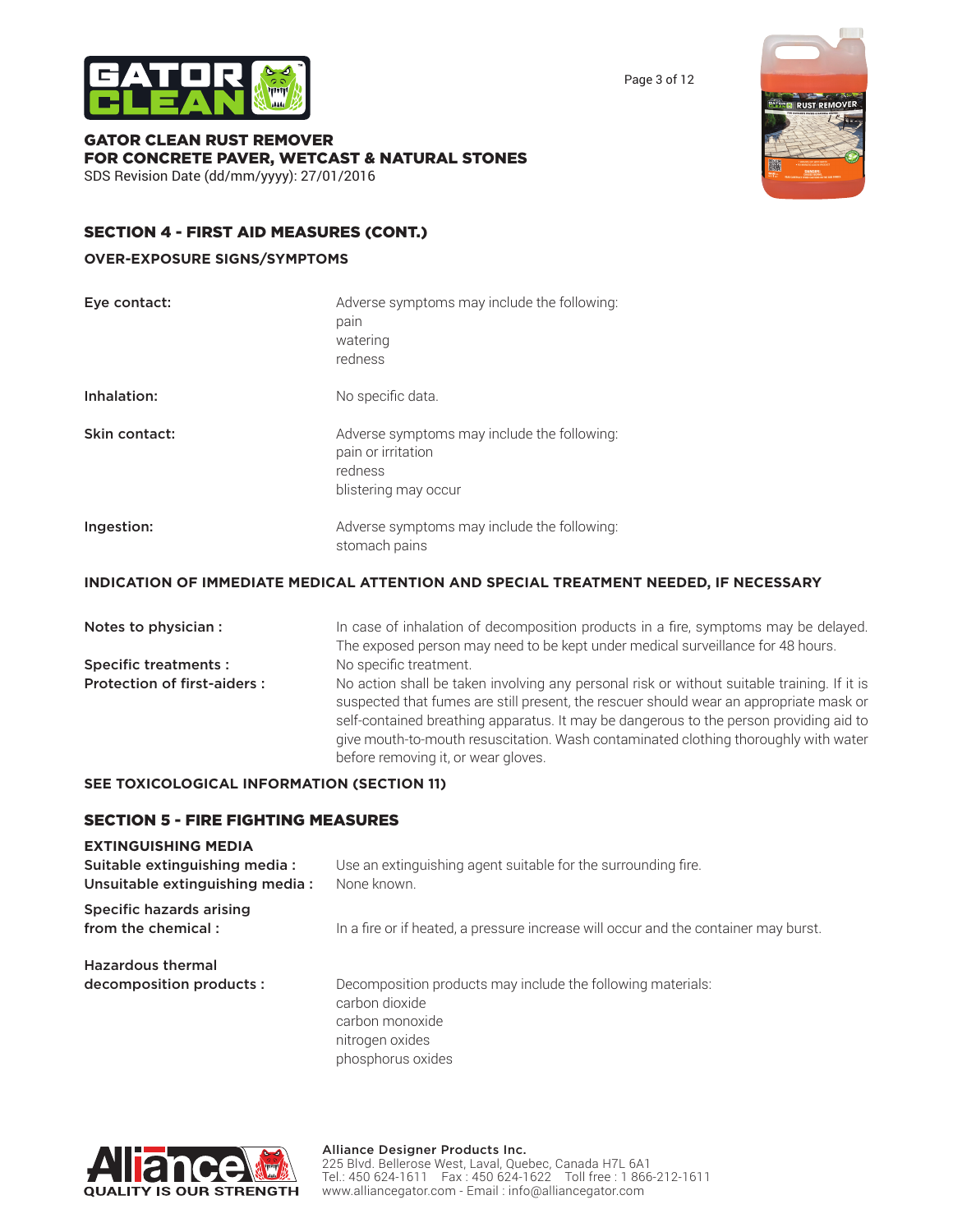

Page 4 of 12

### GATOR CLEAN RUST REMOVER FOR CONCRETE PAVER, WETCAST & NATURAL STONES SDS Revision Date (dd/mm/yyyy): 27/01/2016



# SECTION 5 - FIRE FIGHTING MEASURES (CONT.)

| Special protective actions    |                                                                                                                                                                                                   |
|-------------------------------|---------------------------------------------------------------------------------------------------------------------------------------------------------------------------------------------------|
| for fire-fighters :           | Promptly isolate the scene by removing all persons from the vicinity of the incident if<br>there is a fire. No action shall be taken involving any personal risk or without suitable<br>training. |
| Special protective            |                                                                                                                                                                                                   |
| equipment for fire-fighters : | Fire-fighters should wear appropriate protective equipment and self-contained breathing<br>apparatus (SCBA) with a full face-piece operated in positive pressure mode.                            |
| Special remarks on fire       |                                                                                                                                                                                                   |
| hazards:                      | No additional remark.                                                                                                                                                                             |
| Special remarks on            |                                                                                                                                                                                                   |
| explosion hazards :           | No additional remark.                                                                                                                                                                             |

### SECTION 6 - ACCIDENTAL RELEASE MEASURES

### **PERSONAL PRECAUTIONS, PROTECTIVE EQUIPMENT AND EMERGENCY PROCEDURES**

| For non-emergency personnel :     | No action shall be taken involving any personal risk or without suitable training. Evacuate<br>surrounding areas. Keep unnecessary and unprotected personnel from entering.<br>Do not touch or walk through spilled material. Do not breathe vapor or mist. Provide<br>adequate ventilation. Wear appropriate respirator when ventilation is inadequate. Put on<br>appropriate personal protective equipment.                                                                                                                                                          |
|-----------------------------------|------------------------------------------------------------------------------------------------------------------------------------------------------------------------------------------------------------------------------------------------------------------------------------------------------------------------------------------------------------------------------------------------------------------------------------------------------------------------------------------------------------------------------------------------------------------------|
| For emergency responders :        | If specialised clothing is required to deal with the spillage, take note of any information<br>in Section 8 on suitable and unsuitable materials. See also the information in "For non-<br>emergency personnel".                                                                                                                                                                                                                                                                                                                                                       |
| <b>Environmental precautions:</b> | Avoid dispersal of spilled material and runoff and contact with soil, waterways, drains<br>and sewers. Inform the relevant authorities if the product has caused environmental<br>pollution (sewers, waterways, soil or air).                                                                                                                                                                                                                                                                                                                                          |
|                                   | <b>METHODS AND MATERIALS FOR CONTAINMENT AND CLEANING UP</b>                                                                                                                                                                                                                                                                                                                                                                                                                                                                                                           |
| Small spill:                      | Stop leak if without risk. Move containers from spill area. Dilute with water and mop up<br>if water-soluble. Alternatively, or if water-insoluble, absorb with an inert dry material and<br>place in an appropriate waste disposal container. Absorb spillage to prevent material<br>damage. Dispose of via a licensed waste disposal contractor.                                                                                                                                                                                                                     |
| Large spill:                      | Stop leak if without risk. Move containers from spill area. Absorb spillage to prevent<br>material damage. Approach release from upwind. Prevent entry into sewers, water courses,<br>basements or confined areas. Wash spillages into an effluent treatment plant or proceed<br>as follows. Contain and collect spillage with non-combustible, absorbent material e.g. sand,<br>earth, vermiculite or diatomaceous earth and place in container for disposal according to<br>local regulations (see Section 13). Dispose of via a licensed waste disposal contractor. |



Contaminated absorbent material may pose the same hazard as the spilled product. Note: see Section 1 for emergency contact information and Section 13 for waste disposal.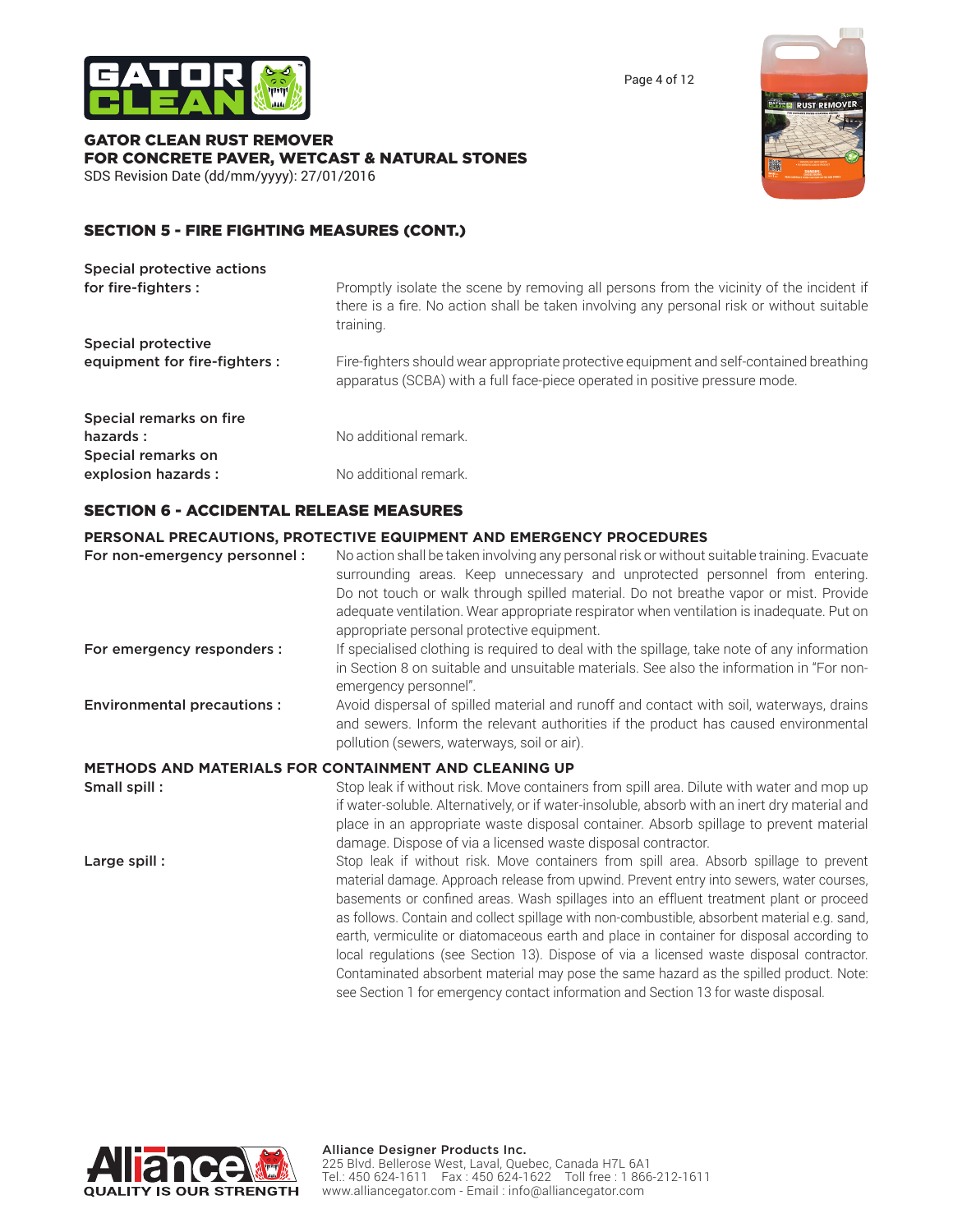

GATOR CLEAN RUST REMOVER FOR CONCRETE PAVER, WETCAST & NATURAL STONES SDS Revision Date (dd/mm/yyyy): 27/01/2016



Page 5 of 12

# SECTION 7 - HANDLING AND STORAGE

### **PRECAUTIONS FOR SAFE HANDLING**

| <b>Protective measures:</b>       | Put on appropriate personal protective equipment (see Section 8). Do not get in eyes<br>or on skin or clothing. Do not breathe vapor or mist. Do not ingest. If during normal<br>use the material presents a respiratory hazard, use only with adequate ventilation or<br>wear appropriate respirator. Keep in the original container or an approved alternative<br>made from a compatible material, kept tightly closed when not in use. Empty containers<br>retain product residue and can be hazardous. Do not reuse container. Absorb spillage to<br>prevent material damage.                    |
|-----------------------------------|------------------------------------------------------------------------------------------------------------------------------------------------------------------------------------------------------------------------------------------------------------------------------------------------------------------------------------------------------------------------------------------------------------------------------------------------------------------------------------------------------------------------------------------------------------------------------------------------------|
| Advice on general                 |                                                                                                                                                                                                                                                                                                                                                                                                                                                                                                                                                                                                      |
| occupational hygiene :            | Eating, drinking and smoking should be prohibited in areas where this material is handled,<br>stored and processed. Workers should wash hands and face before eating, drinking and<br>smoking. Remove contaminated clothing and protective equipment before entering<br>eating areas. See also Section 8 for additional information on hygiene measures.                                                                                                                                                                                                                                             |
| Conditions for safe storage,      |                                                                                                                                                                                                                                                                                                                                                                                                                                                                                                                                                                                                      |
| including any incompatibilities : | Store in accordance with local regulations. Store in original container protected from<br>direct sunlight in a dry, cool and well-ventilated area, away from incompatible materials<br>(see Section 10) and food and drink. Store in corrosive resistant container with a<br>resistant inner liner. Store locked up. Keep container tightly closed and sealed until ready<br>for use. Containers that have been opened must be carefully resealed and kept upright<br>to prevent leakage. Do not store in unlabeled containers. Use appropriate containment<br>to avoid environmental contamination. |

# SECTION 8 - EXPOSURE CONTROLS AND PERSONAL PROTECTION

#### **CONTROL PARAMETERS** Occupational exposure limits

| Occupational exposure illints |                                        |
|-------------------------------|----------------------------------------|
| Ingredient name               | <b>Exposure limits</b>                 |
| phosphoric acid               | ACGIH TLV (United States, 4/2014).     |
|                               | TWA: 1 mg/m <sup>3</sup> 8 hours.      |
|                               | STEL: 3 mg/m <sup>3</sup> 15 minutes.  |
|                               | OSHA PEL 1989 (United States, 3/1989). |
|                               | TWA: 1 mg/m <sup>3</sup> 8 hours.      |
|                               | STEL: 3 mg/m <sup>3</sup> 15 minutes.  |
|                               | NIOSH REL (United States, 10/2013).    |
|                               | TWA: $1 \text{ mg/m}^3$ 10 hours.      |
|                               | STEL: 3 mg/m <sup>3</sup> 15 minutes.  |
|                               | OSHA PEL (United States, 2/2013).      |
|                               | TWA: 1 mg/m <sup>3</sup> 8 hours.      |

|                               | Appropriate engineering controls: If user operations generate dust, fumes, gas, vapor or mist, use process enclosures,<br>local exhaust ventilation or other engineering controls to keep worker exposure to<br>airborne contaminants below any recommended or statutory limits. |
|-------------------------------|----------------------------------------------------------------------------------------------------------------------------------------------------------------------------------------------------------------------------------------------------------------------------------|
| <b>Environmental exposure</b> |                                                                                                                                                                                                                                                                                  |
| controls:                     | Emissions from ventilation or work process equipment should be checked to ensure<br>they comply with the requirements of environmental protection legislation. In some                                                                                                           |



# Alliance Designer Products Inc.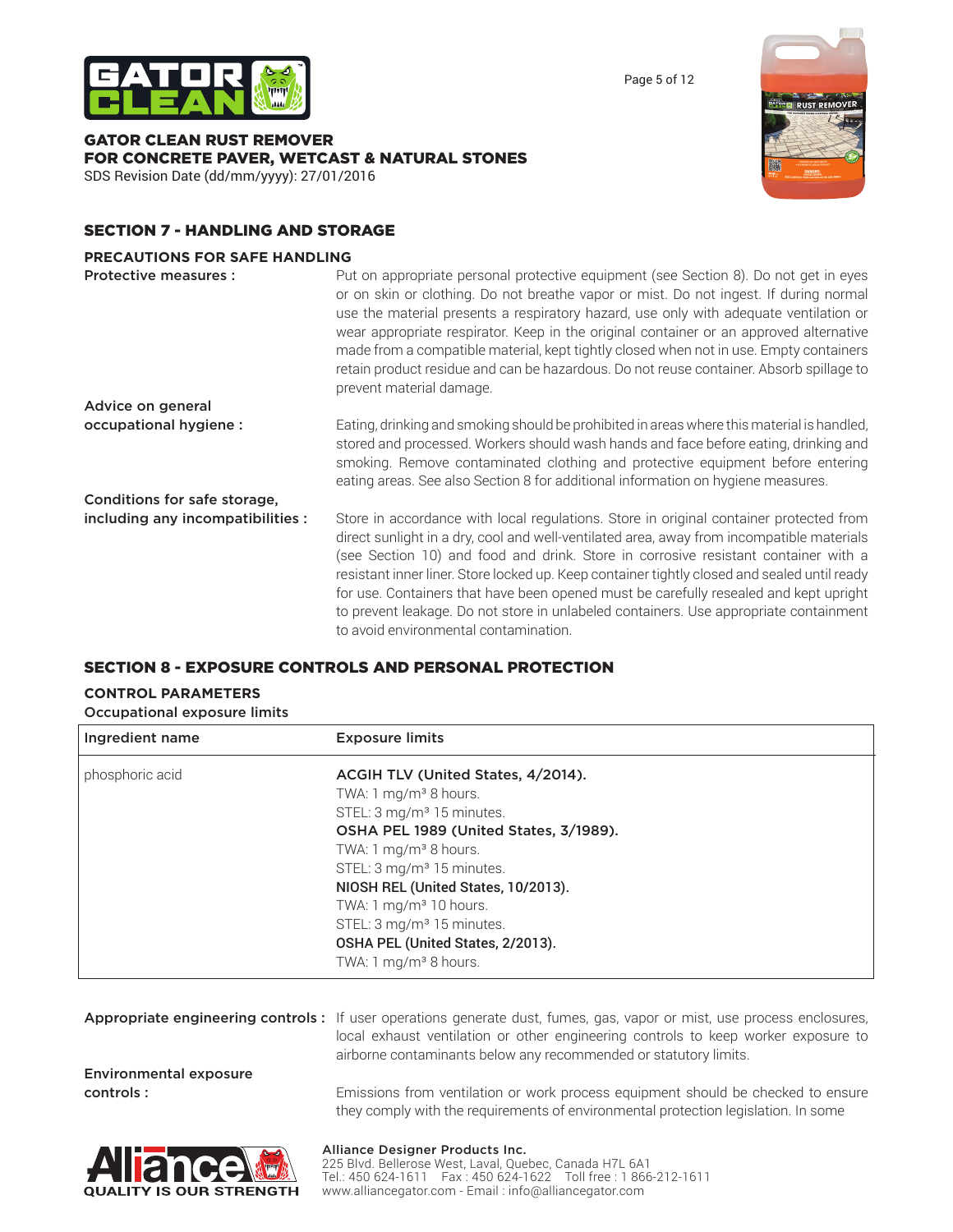

Page 6 of 12

### GATOR CLEAN RUST REMOVER FOR CONCRETE PAVER, WETCAST & NATURAL STONES SDS Revision Date (dd/mm/yyyy): 27/01/2016



# SECTION 8 - EXPOSURE CONTROLS AND PERSONAL PROTECTION (CONT.)

cases, fume scrubbers, filters or engineering modifications to the process equipment will be necessary to reduce emissions to acceptable levels.

### **INDIVIDUAL PROTECTION MEASURES**

| <b>Hygiene measures:</b> | Wash hands, forearms and face thoroughly after handling chemical products,<br>before eating, smoking and using the lavatory and at the end of the working period.<br>Appropriate techniques should be used to remove potentially contaminated clothing.<br>Wash contaminated clothing before reusing. Ensure that eyewash stations and safety<br>showers are close to the workstation location.                                                                                                                                                                                                                                                                  |
|--------------------------|------------------------------------------------------------------------------------------------------------------------------------------------------------------------------------------------------------------------------------------------------------------------------------------------------------------------------------------------------------------------------------------------------------------------------------------------------------------------------------------------------------------------------------------------------------------------------------------------------------------------------------------------------------------|
| Eye/face protection :    | Safety eyewear complying with an approved standard should be used when a risk<br>assessment indicates this is necessary to avoid exposure to liquid splashes, mists,<br>gases or dusts. If contact is possible, the following protection should be worn, unless<br>the assessment indicates a higher degree of protection: chemical splash goggles and/<br>or face shield. If inhalation hazards exist, a full-face respirator may be required instead.<br>Recommended: splash goggles                                                                                                                                                                           |
| <b>SKIN PROTECTION</b>   |                                                                                                                                                                                                                                                                                                                                                                                                                                                                                                                                                                                                                                                                  |
| Hand protection:         | Chemical-resistant, impervious gloves complying with an approved standard should be worn<br>at all times when handling chemical products if a risk assessment indicates this is necessary.<br>Considering the parameters specified by the glove manufacturer, check during use that<br>the gloves are still retaining their protective properties. It should be noted that the time to<br>breakthrough for any glove material may be different for different glove manufacturers. In<br>the case of mixtures, consisting of several substances, the protection time of the gloves<br>cannot be accurately estimated. > 8 hours (breakthrough time): butyl rubber |
| <b>Body protection:</b>  | Personal protective equipment for the body should be selected based on the task being<br>performed and the risks involved and should be approved by a specialist before handling<br>this product. Recommended: safety apron                                                                                                                                                                                                                                                                                                                                                                                                                                      |
| Other skin protection :  | Appropriate footwear and any additional skin protection measures should be selected<br>based on the task being performed and the risks involved and should be approved by a<br>specialist before handling this product.                                                                                                                                                                                                                                                                                                                                                                                                                                          |

**Respiratory protection :** Use a properly fitted, air-purifying or air-fed respirator complying with an approved standard if a risk assessment indicates this is necessary. Respirator selection must be based on known or anticipated exposure levels, the hazards of the product and the safe working limits of the selected respirator.

### SECTION 9 - PHYSICAL AND CHEMICAL PROPERTIES

### **APPEARANCE**

Physical state : Liquid. Colour : Colour : Clear. Orange. Odour : Not available.

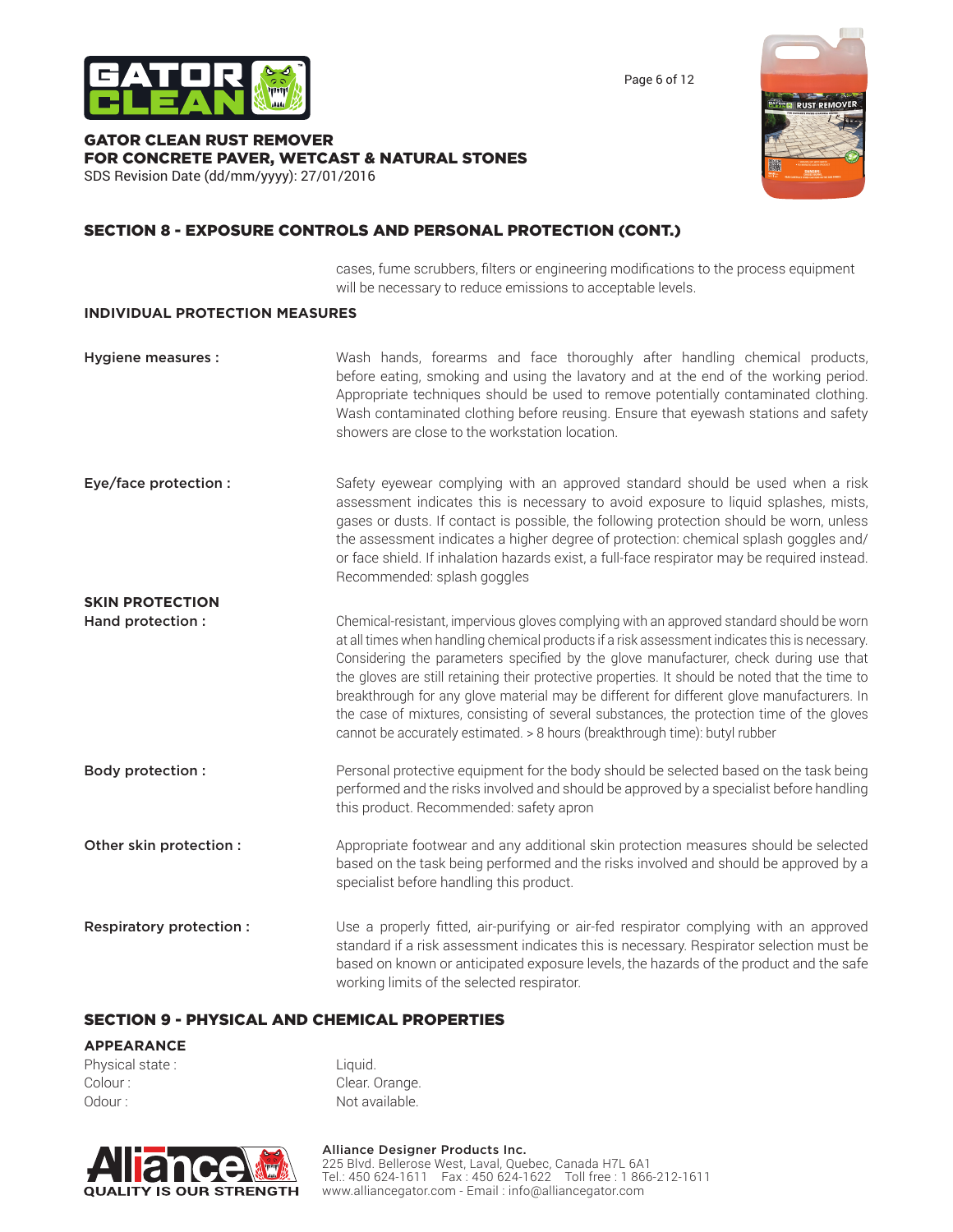

Page 7 of 12



# GATOR CLEAN RUST REMOVER FOR CONCRETE PAVER, WETCAST & NATURAL STONES SDS Revision Date (dd/mm/yyyy): 27/01/2016

# SECTION 9 - PHYSICAL AND CHEMICAL PROPERTIES (CONT.)

| pH:                  |                                        |
|----------------------|----------------------------------------|
| Melting point:       | Not available.                         |
| Boiling point:       | 97°C (206.6°F)                         |
| Flash point:         | [Product does not sustain combustion.] |
| Evaporation rate:    | Not available.                         |
| Vapor pressure :     | Not available.                         |
| Vapor density:       | Not available.                         |
| Relative density:    | 1.15                                   |
| Solubility in water: | Not available.                         |
| Viscosity:           | Not available.                         |
| VOC:                 | Not available.                         |
|                      |                                        |

# SECTION 10 - STABILITY AND REACTIVITY

| Reactivity:<br><b>Chemical stability:</b> | No specific test data related to reactivity available for this product or its ingredients.<br>The product is stable.                                                                      |
|-------------------------------------------|-------------------------------------------------------------------------------------------------------------------------------------------------------------------------------------------|
|                                           | Possibility of hazardous reactions: Under normal conditions of storage and use, hazardous reactions will not occur.                                                                       |
| Conditions to avoid:                      | No specific data.                                                                                                                                                                         |
| Incompatible materials:                   | Attacks many metals producing extremely flammable hydrogen gas which can form<br>explosive mixtures with air. Reactive or incompatible with the following materials:<br>alkalis<br>metals |
|                                           | Hazardous decomposition products : Under normal conditions of storage and use, hazardous decomposition products                                                                           |
|                                           | should not be produced.                                                                                                                                                                   |

# SECTION 11 - TOXICOLOGICAL INFORMATION

### INFORMATION ON TOXICOLOGICAL EFFECTS

### ACUTE TOXICITY

| <b>Product/ingredient name</b> | Result    | <b>Species</b> | Dose       | <b>Exposure</b> |
|--------------------------------|-----------|----------------|------------|-----------------|
| phosphoric acid                | ∟D50 Oral | Rat            | . .25 g/kg | -               |

### IRRITATION/CORROSION

| <b>Product/ingredient name</b> | Result                 | <b>Species</b> | <b>Score</b> | <b>Exposure</b> | <b>Observation</b> |
|--------------------------------|------------------------|----------------|--------------|-----------------|--------------------|
| lauryldimethylamine oxide      | Eyes - Severe irritant | Rabbit         | -            | 1 Percent       |                    |
|                                | Skin - Mild irritant   | Human          | -            | 48 hours 3.7    |                    |
|                                |                        |                |              | Percent         |                    |
|                                | Skin - Severe irritant | <b>Rabbit</b>  |              | 24 hours 2      |                    |
|                                |                        |                |              | milligrams      |                    |

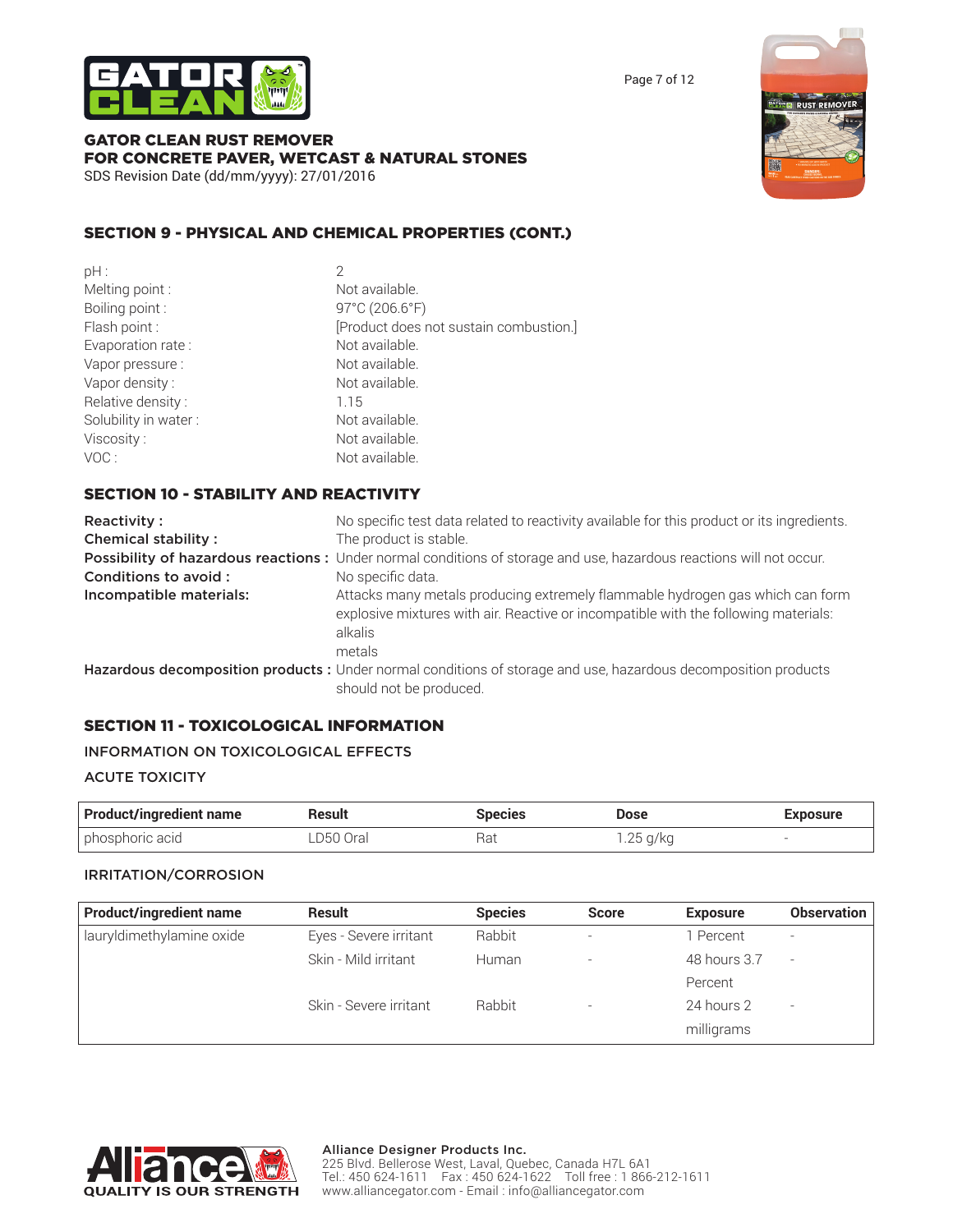

Page 8 of 12

**NERE RUST REMOVER** 

# GATOR CLEAN RUST REMOVER FOR CONCRETE PAVER, WETCAST & NATURAL STONES

SDS Revision Date (dd/mm/yyyy): 27/01/2016

| <b>SECTION 11 - TOXICOLOGICAL INFORMATION (CONT.)</b>                        |                             |                                                                            |                                                   |                |             |                 |
|------------------------------------------------------------------------------|-----------------------------|----------------------------------------------------------------------------|---------------------------------------------------|----------------|-------------|-----------------|
| <b>SENSITIZATION</b>                                                         |                             |                                                                            |                                                   |                |             |                 |
| Mutagenicity                                                                 |                             |                                                                            |                                                   |                |             |                 |
| <b>Product/ingredient name</b><br>Not available.                             | <b>Experiment</b>           |                                                                            | <b>Result</b>                                     |                |             |                 |
| <b>CARCINOGENICITY</b>                                                       |                             |                                                                            |                                                   |                |             |                 |
| <b>Product/ingredient name</b><br>Not available.                             | <b>Result</b>               |                                                                            | <b>Species</b>                                    | <b>Dose</b>    |             | <b>Exposure</b> |
| <b>REPRODUCTIVE TOXICITY</b>                                                 |                             |                                                                            |                                                   |                |             |                 |
| Product/ingredient name                                                      | <b>Maternal</b><br>toxicity | Fertility                                                                  | Development<br>toxin                              | <b>Species</b> | <b>Dose</b> | <b>Exposure</b> |
| Not available.                                                               |                             |                                                                            |                                                   |                |             |                 |
| <b>TERATOGENICITY</b>                                                        |                             |                                                                            |                                                   |                |             |                 |
| Not available.                                                               |                             |                                                                            |                                                   |                |             |                 |
| SPECIFIC TARGET ORGAN TOXICITY (SINGLE EXPOSURE)                             |                             |                                                                            |                                                   |                |             |                 |
| Not available.                                                               |                             |                                                                            |                                                   |                |             |                 |
| SPECIFIC TARGET ORGAN TOXICITY (REPEATED EXPOSURE)                           |                             |                                                                            |                                                   |                |             |                 |
| <b>Name</b>                                                                  | <b>Category</b>             | <b>Route of exposure</b>                                                   | <b>Target organs</b>                              |                |             |                 |
| Not available.                                                               |                             |                                                                            |                                                   |                |             |                 |
| <b>ASPIRATION HAZARD</b>                                                     |                             |                                                                            |                                                   |                |             |                 |
| <b>Name</b>                                                                  | <b>Result</b>               |                                                                            |                                                   |                |             |                 |
| Not available.                                                               |                             |                                                                            |                                                   |                |             |                 |
| POTENTIAL ACUTE HEALTH EFFECTS                                               |                             |                                                                            |                                                   |                |             |                 |
| Eye contact                                                                  |                             | Causes serious eye damage.                                                 |                                                   |                |             |                 |
| <b>Inhalation</b>                                                            |                             |                                                                            | No known significant effects or critical hazards. |                |             |                 |
| Skin contact<br>Ingestion                                                    | ÷                           | Causes severe burns.                                                       | Corrosive to the digestive tract. Causes burns.   |                |             |                 |
|                                                                              |                             |                                                                            |                                                   |                |             |                 |
| SYMPTOMS RELATED TO THE PHYSICAL, CHEMICAL AND TOXICOLOGICAL CHARACTERISTICS |                             |                                                                            |                                                   |                |             |                 |
| Eye contact                                                                  | ÷.                          | pain<br>watering<br>redness                                                | Adverse symptoms may include the following:       |                |             |                 |
| Inhalation<br>Skin contact                                                   | ÷                           | No specific data.<br>pain or irritation<br>redness<br>blistering may occur | Adverse symptoms may include the following:       |                |             |                 |



### Alliance Designer Products Inc.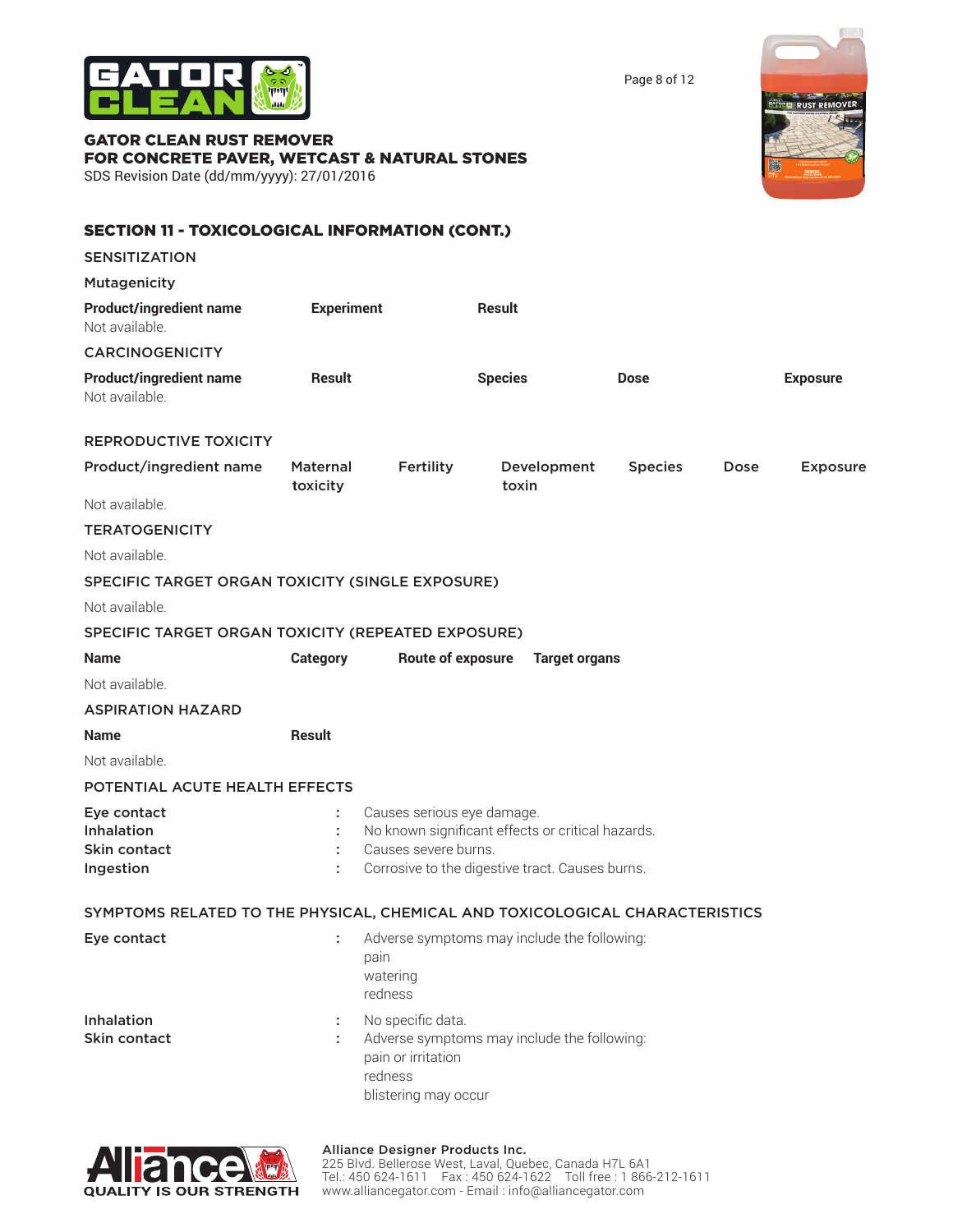

GATOR CLEAN RUST REMOVER FOR CONCRETE PAVER, WETCAST & NATURAL STONES

SDS Revision Date (dd/mm/yyyy): 27/01/2016

# SECTION 11 - TOXICOLOGICAL INFORMATION (CONT.)

**Ingestion** : Adverse symptoms may include the following: stomach pains

DELAYED AND IMMEDIATE EFFECTS AND ALSO CHRONIC EFFECTS FROM SHORT AND LONG TERM EXPOSURE

### **SHORT TERM EXPOSURE**

| Potential immediate effects | Not available. |
|-----------------------------|----------------|
| Potential delayed effects   | Not available. |

### **LONG TERM EXPOSURE**

| <b>Potential immediate effects</b> | Not available. |
|------------------------------------|----------------|
| <b>Potential delayed effects</b>   | Not available. |

### **POTENTIAL CHRONIC HEALTH EFFECTS**

| General                      | No known significant effects or critical hazards. |
|------------------------------|---------------------------------------------------|
| Carcinogenicity              | No known significant effects or critical hazards. |
| Mutagenicity                 | No known significant effects or critical hazards. |
| <b>Teratogenicity</b>        | No known significant effects or critical hazards. |
| <b>Developmental effects</b> | No known significant effects or critical hazards. |
| <b>Fertility effects</b>     | No known significant effects or critical hazards. |
|                              |                                                   |

### NUMERICAL MEASURES OF TOXICITY

ACUTE TOXICITY ESTIMATES

Not available.

# SECTION 12 - ECOLOGICAL INFORMATION

### **TOXICITY**

| Product/ingredientname | Result                         | <b>Species</b>             | Exposure |
|------------------------|--------------------------------|----------------------------|----------|
| phosphoric acid        | Acute EC50 105 ppm Fresh water | Daphnia - Daphnia magna    | 48 hours |
|                        | Acute LC50 60 ppm Fresh water  | Fish - Lepomis macrochirus | 96 hours |

### PERSISTENCE AND DEGRADABILITY

Not available.

# BIOACCUMULATIVE POTENTIAL

Not available.

# MOBILITY IN SOIL

Other adverse effects : No known significant effects or critical hazards.



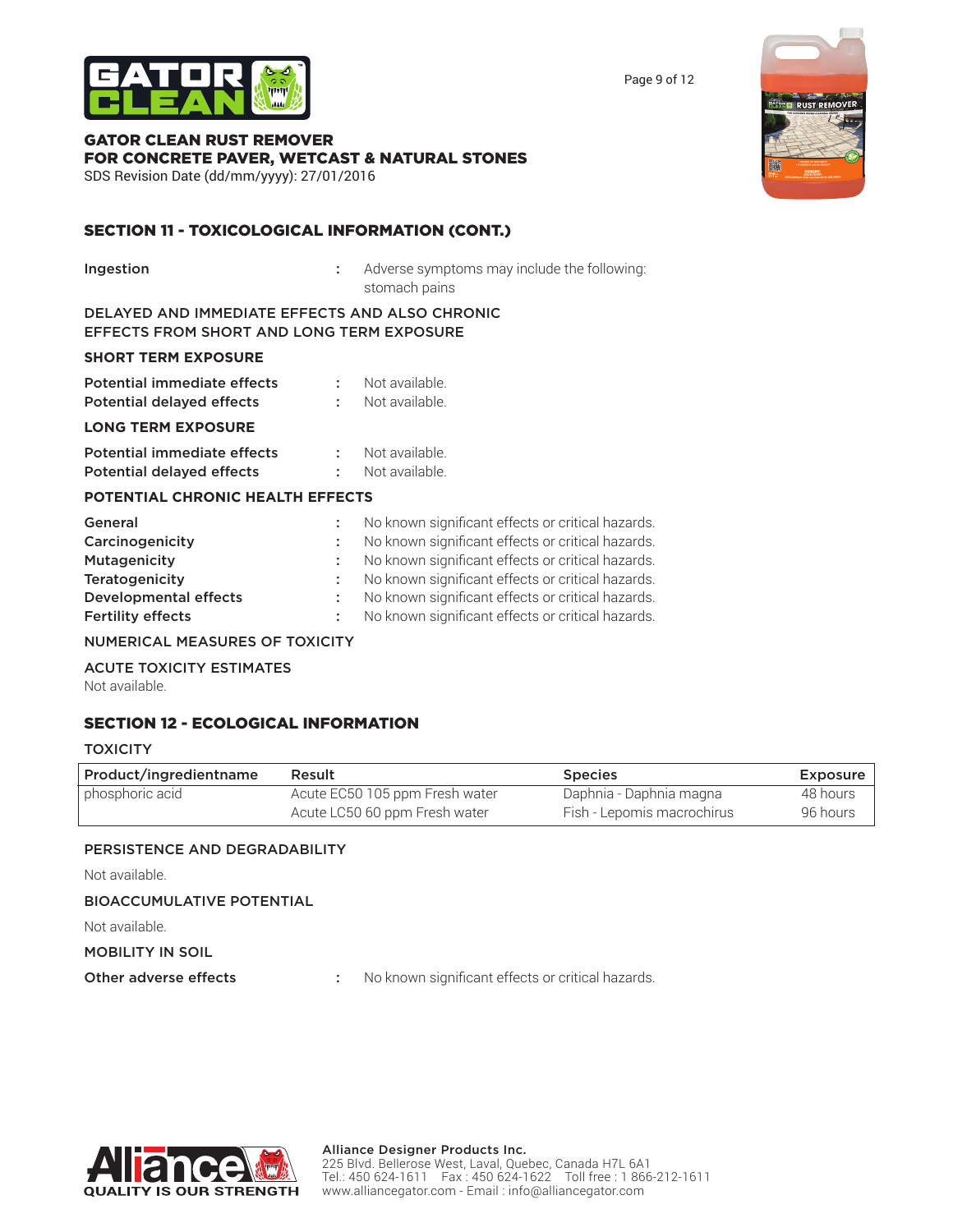

Page 10 of 12

### GATOR CLEAN RUST REMOVER FOR CONCRETE PAVER, WETCAST & NATURAL STONES SDS Revision Date (dd/mm/yyyy): 27/01/2016



# SECTION 13 - DISPOSAL CONSIDERATIONS

Disposal methods : The generation of waste should be avoided or minimized wherever possible. Disposal of this product, solutions and any by-products should at all times comply with the requirements of environmental protection and waste disposal legislation and any regional local authority requirements. Dispose of surplus and non-recyclable products via a licensed waste disposal contractor. Waste should not be disposed of untreated to the sewer unless fully compliant with the requirements of all authorities with jurisdiction. Waste packaging should be recycled. Incineration or landfill should only be considered when recycling is not feasible. This material and its container must be disposed of in a safe way. Care should be taken when handling emptied containers that have not been cleaned or rinsed out. Empty containers or liners may retain some product residues. Avoid dispersal of spilled material and runoff and contact with soil, waterways, drains and sewers.

|                                | <b>DOT Classification</b>                                                                                                                                                                                                                                             | <b>TDG Classification</b>                                                                                                                                                                                                                               | <b>IMDG</b>                           | <b>IATA</b>                               |
|--------------------------------|-----------------------------------------------------------------------------------------------------------------------------------------------------------------------------------------------------------------------------------------------------------------------|---------------------------------------------------------------------------------------------------------------------------------------------------------------------------------------------------------------------------------------------------------|---------------------------------------|-------------------------------------------|
| UN number                      | 1805                                                                                                                                                                                                                                                                  | 1805                                                                                                                                                                                                                                                    | 1805                                  | 1805                                      |
| UN proper                      |                                                                                                                                                                                                                                                                       |                                                                                                                                                                                                                                                         |                                       |                                           |
| shipping name                  | PHOSPHORIC<br><b>ACID SOLUTION</b>                                                                                                                                                                                                                                    | PHOSPHORIC<br><b>ACID SOLUTION</b>                                                                                                                                                                                                                      | PHOSPHORIC                            | PHOSPHORIC<br>ACID SOLUTION ACID SOLUTION |
| Transport<br>hazard class (es) | 8                                                                                                                                                                                                                                                                     | 8                                                                                                                                                                                                                                                       | $\,8\,$                               | 8                                         |
| Packing group                  | $\mathbf{III}$                                                                                                                                                                                                                                                        | $\begin{array}{c} \hline \end{array}$                                                                                                                                                                                                                   | $\begin{array}{c} \hline \end{array}$ | $\mathbf{III}$                            |
| Environmental<br>hazards       | No.                                                                                                                                                                                                                                                                   | No.                                                                                                                                                                                                                                                     | No.                                   | No.                                       |
| Additional<br>linformation     | <b>Reportable quantity</b><br>19607.8 lbs / 8902<br>kg [2044.9 gal /<br>7740.8L<br>Package sizes<br>shipped in quantities<br>less than the<br>product reportable<br>quantity are not<br>subject to the RQ<br>(reportable quantity)<br>transportation<br>requirements. | <b>Remarks</b><br>TDG Proof of<br>Classification: In<br>accordance with<br>Part 2.2.1<br>(SOR/2014-152) of<br>the Transportation<br>of Dangerous<br>Goods Regulations,<br>we certify that the<br>classification of this<br>of the SDS date of<br>issue. |                                       |                                           |

# SECTION 14 - TRANPORT INFORMATION



### Alliance Designer Products Inc.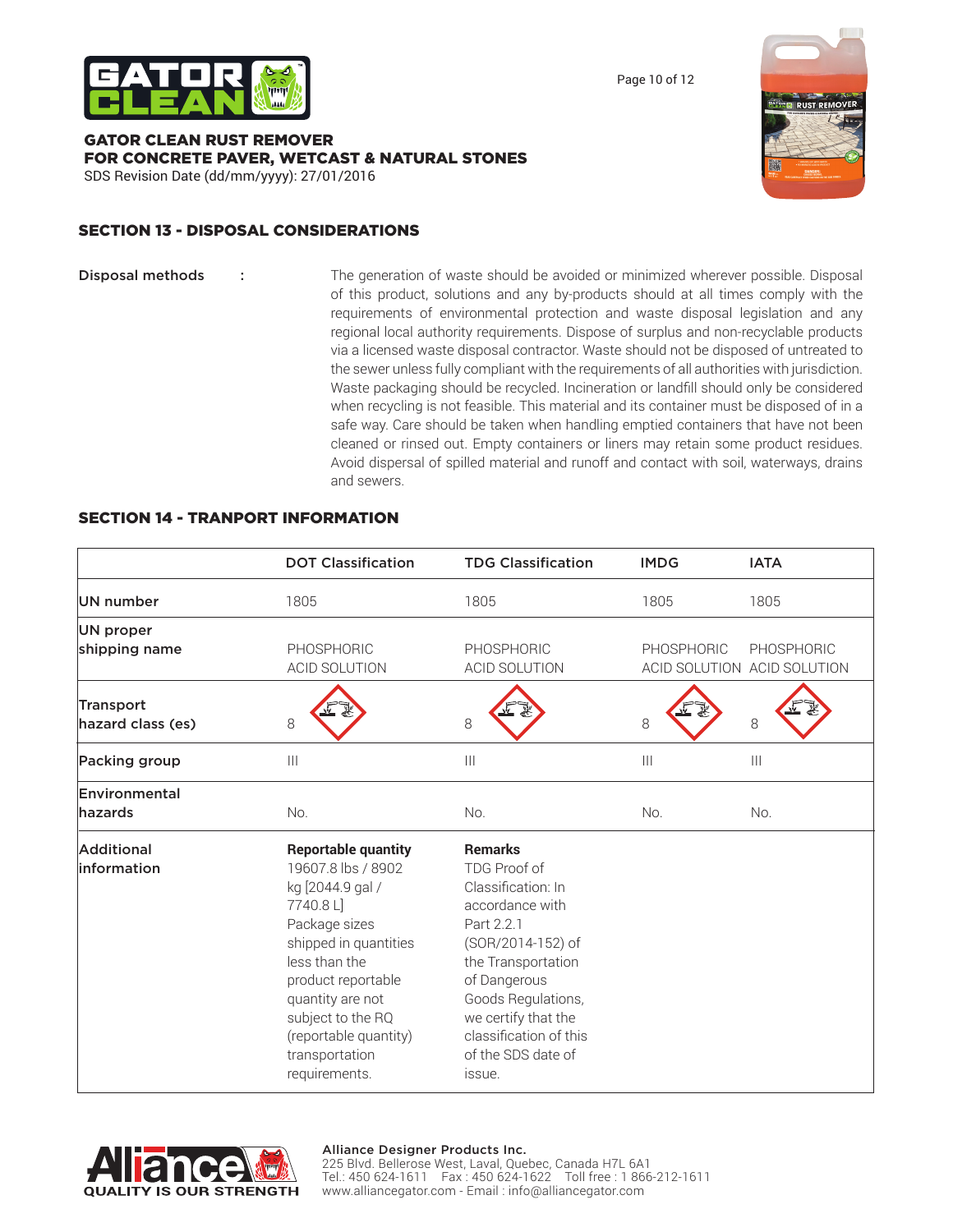

Page 11 of 12

# GATOR CLEAN RUST REMOVER FOR CONCRETE PAVER, WETCAST & NATURAL STONES

SDS Revision Date (dd/mm/yyyy): 27/01/2016

# SECTION 14 - TRANPORT INFORMATION (CONT.)

Special precautions for user : Transport within user's premises: always transport in closed containers that are upright and secure. Ensure that persons transporting the product know what to do in the event of an accident or spillage. **Transport in bulk according : Not available.** 

to Annex II of MARPOL 73/78 and the IBC Code

# SECTION 15 - REGULATORY INFORMATION

### CALIFORNIA PROP. 65 Not available.

| Product/ingredient name | Cancer | Reproductive | No significant<br>risk level | Maximum acceptable<br>dosage level |
|-------------------------|--------|--------------|------------------------------|------------------------------------|
|                         |        |              |                              |                                    |
|                         |        |              |                              |                                    |

U.S. Federal regulations :

United States inventory (TSCA 8b) : All components are listed or exempted.

Clean Water Act (CWA) 311: phosphoric acid;

| Clean Air Act Section 112(b) Hazardous Air Pollutants (HAPs) | Not listed |
|--------------------------------------------------------------|------------|
| <b>Clean Air Act Section 602 Class I Substances</b>          |            |
| <b>Clean Air Act Section 602 Class II Substances</b>         | Not listed |
| <b>DEA List I Chemicals (Precursor Chemicals)</b>            | Not listed |
| <b>DEA List II Chemicals (Essential Chemicals)</b>           | Not listed |
|                                                              |            |

SARA 302/304

### COMPOSITION/INFORMATION ON INGREDIENTS

No products were found.

SARA 304 RQ : Not applicable.

SARA 311/312 **Classification :** Reactive

Immediate (acute) health hazard

# COMPOSITION/INFORMATION ON INGREDIENTS

| <b>Name</b>     | %               | Fire hazard | Sudden release<br>of pressure | Reactive | Immediate<br>(acute)<br>health<br>hazard | Delayed<br>(chronic)<br>health<br>hazard |
|-----------------|-----------------|-------------|-------------------------------|----------|------------------------------------------|------------------------------------------|
| phosphoric acid | $\geq$ 25 - <50 | No          | No                            | Yes      | Yes                                      | No                                       |
| nitric acid     | $>1 - 3$        | Νo          | 9N <sub>o</sub>               | No       | Yes                                      | No                                       |



### Alliance Designer Products Inc.